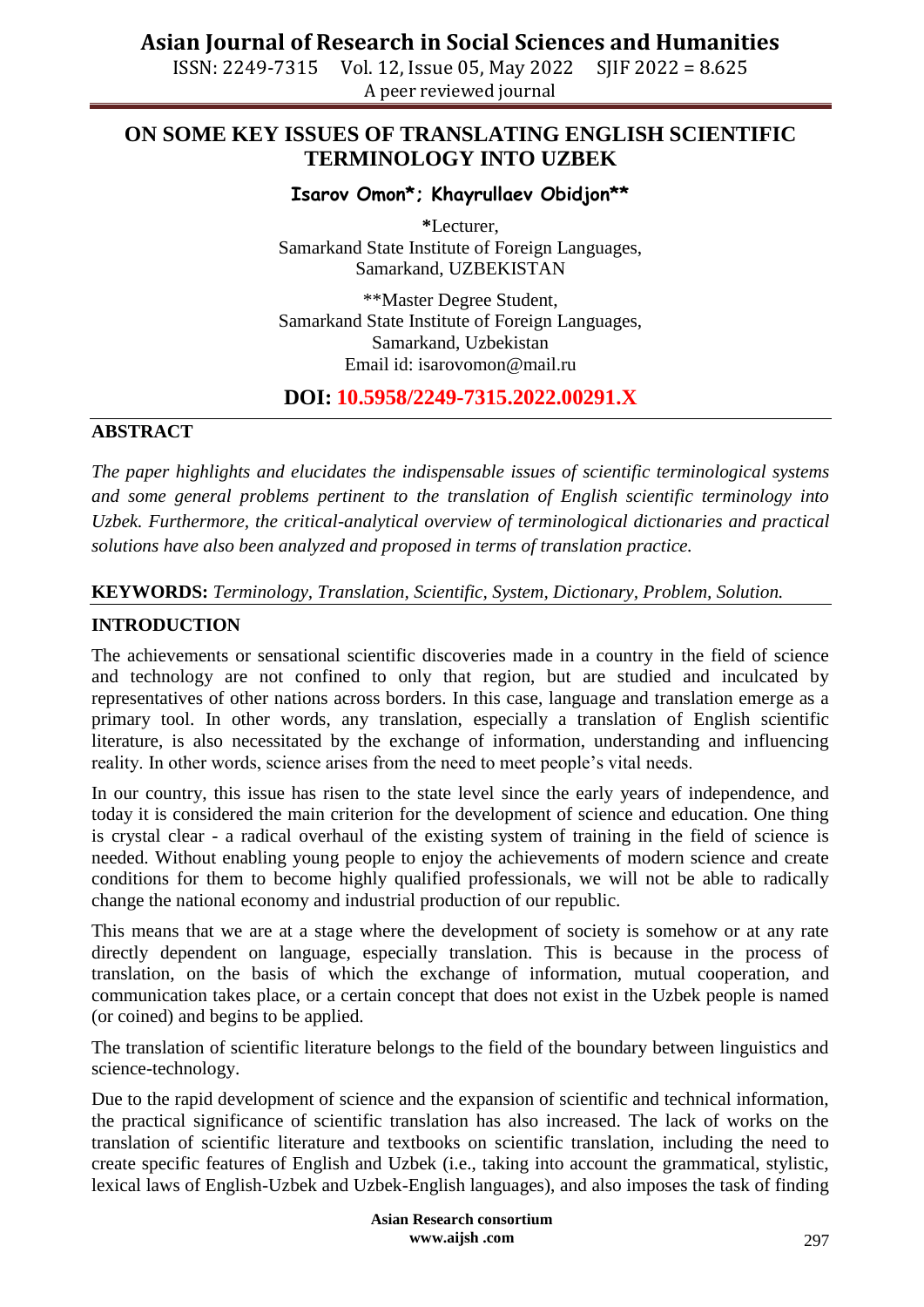# **Asian Journal of Research in Social Sciences and Humanities**

ISSN: 2249-7315 Vol. 12, Issue 05, May 2022 SJIF 2022 = 8.625 A peer reviewed journal

solutions to existing key issues in front of translation theory and practice (the science and craft of translatology).

Academician V.V.Vinogradov said: "The problem of terminology belongs to the general theory of linguistics. Everything related to the study of the concept of the term brings linguistics closer not only to the various fields of scientific knowledge, but also to the practice of production, the various fields of professional labor. In any case, it is here that the development of language, its lexical system, is linked to the material and spiritual history of the people. The history of terminology in a particular field of science, culture, production activity - at the same time, it is a story about the development of knowledge about nature and society. It is clear that the history of any science inevitably includes the history of concepts and terms in this field" [Виноградов В.В. Вступительное слово. – Вопросы терминологии (Материалы терминологического совещания), Издательство АН, 1961, - P. 6-7.].

Translation of scientific literature from English is one of the main and important sources for the formation and enrichment of scientific terminology of the Uzbek language. This is because in the process of translation, the problem of expressing scientific concepts that do not exist in the Uzbek people is solved: either the term is borrowed, or a new term is created, or a word that exists in the Uzbek language is attached a scientific meaning. This signifies that the solution to the problem in some way depends directly on the interpreter. Especially at a time when relevant English-Uzbek scientific dictionaries have not yet been compiled, the responsibility of the translator in this regard will increase. Because the term used in translations can accurately express a certain meaning, if it is formed on the basis of morpho-grammatical laws of the Uzbek language, it is the attainment not only of the translator, but also of the whole terminological system. However, if the term used in the translation misrepresents the concept, and it is not explained in accordance with the morphogrammatical laws of the Uzbek language, it is the highest example of oppression of consumers of the term. This is because the issue of correcting a wrong term that was once put into circulation by someone is sometimes so confusing that, in the end, correcting a mistake is not easily carried out.

From what has been said, it can be concluded that the role of translators and editors in the emergence of any terminological system is enormous. The same can be said about the scientific terminological systems of the English and Uzbek languages.

According to our available data, the translation of scientific literature (textbooks, manuals, reference books, etc.) into Uzbek began mainly in the 30s. Until now, information about science and technology has been published in newspapers and magazines or in science collections.

So far, scores of terminological dictionaries have been published in Uzbek lexicography. If the existing dissertations, brochures, books, articles are serious work on the development of theoretical issues of English and Uzbek terminology, the publication of terminological dictionaries is a practical solution to this problem. This is because terminological dictionaries provide a practical solution to basic requirements such as regulation, normalization, and unification of terminological systems.

There are no research works devoted to the study of scientific terminology as a whole integral system or any of its branches within a monographic plan. One of the serious shortcomings of Uzbek terminology is the lack of special guidelines for the translation of English scientific literature into Uzbek. In fact, the theoretical and practical issues of translating English scientific terminology into Uzbek have not yet been studied in a special and monographic way. Science and technology, which are the skeletal and muscular systems of production, are evolving very rapidly, especially nowadays. News in this area, in the first place, is expressed in terms.

Every new point of view in science revolutionizes its scientific terminology. The fields of chemistry, physics, and medicine are particularly good examples of this; the whole terminology of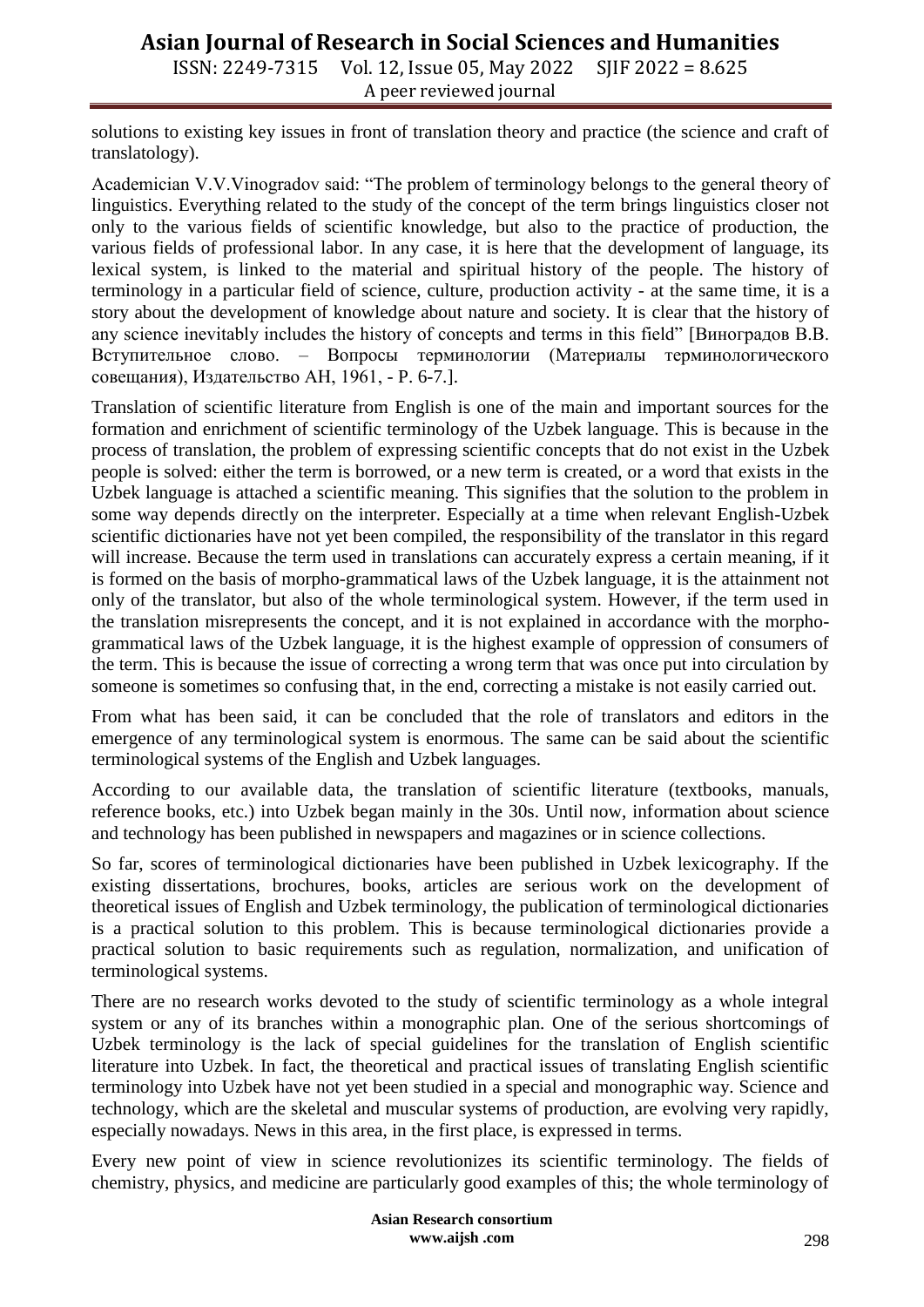# **Asian Journal of Research in Social Sciences and Humanities**

ISSN: 2249-7315 Vol. 12, Issue 05, May 2022 SJIF 2022 = 8.625 A peer reviewed journal

chemistry, for instance, changes radically every twenty years. The same can be said about the scientific terminology system. Therefore, it should be studied continuously and systematically.

Of course, most of these terms are reflected in the translated works and original literature published in Uzbek. However, in these sources, English scientific terms are expressed in such a variety of ways that as a result, lexical and semantic phenomena such as synonymy, polysemy, homonymy have become very widespread in the scientific terminology of the Uzbek language; writing terms in the voluntary form has flourished, and so on. Such serious errors and shortcomings are due, firstly, to the fact that the theoretical issues of scientific terminology of the Uzbek language are not fully developed, and secondly, the issue of publishing scientific terminological dictionaries is completely ignored. The work on compiling English-Uzbek terminological dictionaries on science does not meet the fundamental and crucial requirements. Therefore, in addition to the scientific study of the terminological system, it is necessary to create a wide range of terminological dictionaries and translation work.

As science develops at lightning speed, its demands on language, linguistics, terminology in particular, increase exponentially. It should be noted that any terminological system is not always able to fully fulfill the tasks assigned to it. Such a linguistic phenomenon is evident in the translation of English scientific terminology into Uzbek, i.e. a number of shortcomings in the scientific terminology of the Uzbek language, and in general, as a result of the lack of research in terms of translation theory and practice, not only English scientific literature but also other foreign scientific terms of are also being translated through Russian, which serves as an intermediate language in the translation process. As a result, the terminology becomes and remains chaotic.

Recently, there has been a debate about which word groups are to be considered as a term. This, in turn, not only demands the creation of a new term in translation theory and practice, the solution of problems such as alternative selection, but also hinders its satisfaction (fulfillment) as a primary obstacle. Thus, the relationship between the meaning of a term and a concept, the connection between concepts, the system of concepts, whether or not certain word groups other than noun can be a term, the history of terminology in this or that field, the emergence and use of certain types of terms in language, at a time when solutions to a number of problems, such as regulation, study, are being developed, translation theory and practice will also have to have their say as an integral part of linguistics.

The considerations highlighted above and the circumstances elucidated, to some extent, determine the urgence of the translation of scientific terminology for today's science and, in particular, linguistics.

#### **REFERENCES:**

- **1.** Виноградов В.В. Вступительное слово. «Вопросы терминологии (Материалы терминологического совещания)», Издательство АН, 1961, -Б. 6-7.
- **2.** Abdullaeva F.B., Rasulova Z.B., Isarov O.R. On the Definition of Technical Terms and Terminological Dictionaries // Mental Enlightenment Scientific-Methodological Journal. –  $2019. - T. 2020. - N<sub>2</sub>.$  1. – C. 16.
- **3.** Isarov О.R. The subordinate clause of time in light of functional-semantic category of taxis.
- **4.** Исаров О.Р. Полипропозитив таксис структуралари: модус ва диктум референцияси //вестник каракалпакского государственного университета имени бердаха. – 2012. – т.  $15. - N_2$ . 1-2. – C. 106-108.
- **5.** Abdullaeva F.B., Isarov O.R. Theoretical and Practical Issues of Technical Terminology // Mental Enlightenment Scientific-Methodological Journal. – 2019. – Т. 2019. – №. 1. – С. 8.